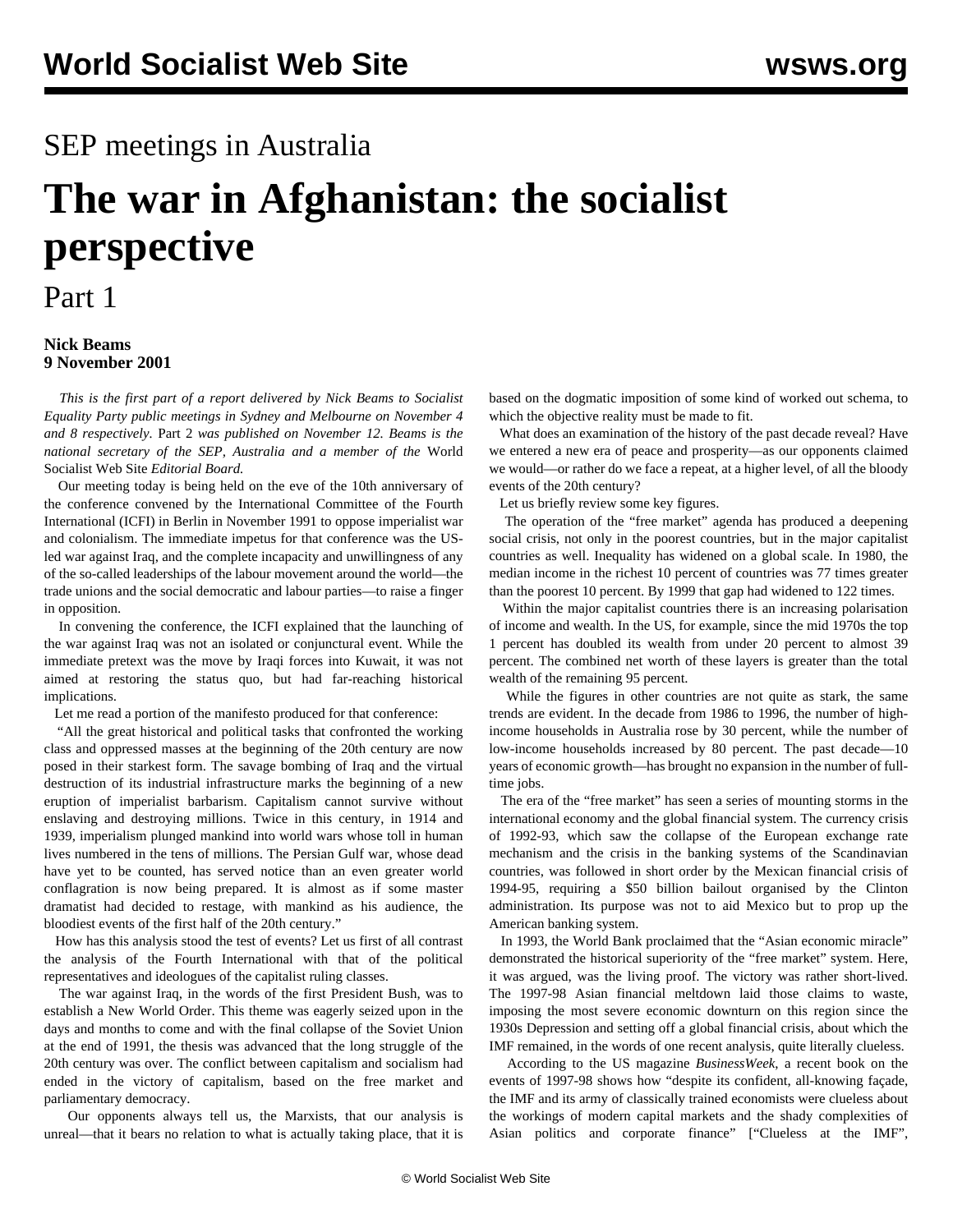#### *BusinessWeek*, November 5, 2001].

 None of the deep-seated problems within the world capitalist economy that gave rise to the financial storms of the 1990s have been resolved. In fact, they have all been compounded by the emergence of the most serious global economic downturn of the postwar era.

 In the past 11 months we have seen US financial authorities carry out 10 interest rate cuts in an effort to boost the economy—to no avail. The hope is that a combination of interest rate cuts and fiscal measures will boost the US and world economy. However, those who place their faith in such measures would do well to look at Japan. Here the largest government spending boost in the history of world capitalism and a zero interest rate policy have failed to prevent the development of the fourth recession in 10 years.

 One could go on listing the economic and social indices that point to the mounting crisis of the global capitalist system. But in many ways the most significant political development of all is that we have now entered the third war launched by the imperialist powers, under the leadership of the United States, in the past decade.

 These wars share a number of common features. First of all they have followed a now familiar pattern so far as their presentation to the public is concerned. In all three cases we find that a previous ally or asset of the United States is suddenly presented as something akin to Hitler, a terrible scourge which must be wiped out.

 In the case of the Gulf War, Saddam Hussein, who had been backed by the United States in the war against Iran during the 1980s and who assumed, on this basis, that the US would turn a blind eye if he moved against Kuwait, suddenly found that he had made a miscalculation. Hussein was demonised as the new Hitler as US forces moved into the Gulf.

 In the war against Yugoslavia the pattern was repeated. Slobodan Milosevic, who had been regarded as something of an asset in the 1980s because of his support for the "free market" policies being imposed on Yugoslavia via the IMF, became another "new Hitler" when the aims of US foreign policy changed.

 The US was initially opposed to the break-up of Yugoslavia. After all, support for the Yugoslav state in the Cold War had been a means of applying pressure to the Soviet Union. But when Germany, recently reunified with the incorporation of the East, began to push for the breakup of the state as part of its bid to reassert its influence, the US made a change. But even as it did so, it still continued to rely on Milosevic, and he was the key signatory to the so-called Dayton Accords, which established a UN-administered protectorate in Bosnia. However, when the dispute over Kosovo erupted, as had been predicted, the US intervened and Milosevic became a war criminal, whose activities could only be compared with those of Adolf Hitler.

 Now we have a war against Afghanistan launched against the new "evildoer", Osama bin Laden, and his protectors, the Taliban regime. Like Saddam Hussein and Slobodan Milosevic, Osama bin Laden was once an asset, even an ally of US imperialism in the wars waged by the mujaheddin against the Soviet Union in the 1980s—wars which were financed by the Saudi regime and the US to the tune of anything between \$6 billion and \$10 billion. Moreover, the Al Qaeda network, which the US is dedicated to wiping out, was established as a result of actions by the US.

 In 1986 the US made a number of decisions with regard to the war against Soviet forces in Afghanistan. These were to supply the mujaheddin with US Stinger missiles, to start operations in the Islamicpopulated Soviet republics of Tajikistan and Uzbekistan and to give US backing to a long-standing initiative of the Pakistan intelligence services, the ISI, to recruit and train radical Muslims from around the world to come and fight in the war against the Soviet Union.

According to the author Ahmed Rashid: "Between 1982 and 1992 some

35,000 Muslim radicals from 43 Islamic countries in the Middle East, North and East Africa, Central Asia and the Far East would pass their baptism under fire with the Afghan Mujaheddin. Tens of thousands more foreign Muslim radicals came to study in the hundreds of new *madrassas* [schools] that Zia's military government began to fund in Pakistan and along the Afghan border. Eventually more than 100,000 Muslim radicals were to have direct contact with Pakistan and Afghanistan and be influenced by the jihad.

 "In the camps near Peshawar and in Afghanistan, these radicals met each other for the first time and studied, trained and fought together. It was the first opportunity for most of them to learn about Islamic movements in other countries and they forged tactical and ideological links that would serve them well in the future. The camps became virtual universities for future Islamic radicalism. None of the intelligence agencies involved wanted to consider the consequences of bringing together thousands of Islamic radicals from all over the world. 'What was more important in the world view of history? The Taliban or the fall of the Soviet Empire? A few stirred-up Muslims or the liberation of Central Europe and the end of the Cold War?' said Zbigniew Brzezinski, a former US National Security Adviser. American citizens only woke up to the consequences when Afghanistan-trained Islamic militants blew up the World Trade Center in New York in 1993, killing six people and injuring 1,000" [ *Islam, Oil and the New Great Game in Central Asia*, Ahmed Rashid, p. 130].

 The process of demonisation seen here is not accidental but essential. Under conditions of the development of mass society, modern warfare requires a pretext, an immediate event that can be presented to the public as the reason for the resort to arms. However, when an historical examination of the war is carried out, it can be seen that the real reasons—the essential driving forces—bear no relation to public pronouncements. That has been the case for at least the past 100 years.

 Recall that last century opened with the Boer War. Does anyone know today the reasons invoked to justify it? It was presented by the British government of the day as a war to protect the electoral rights of Englishspeaking settlers, and even the rights of the black South Africans. The real reason for the war was the discovery of vast gold reserves in the Transvaal. Now the 21st century opens with the global war against terrorism.

 So what are the real reasons for this war? Let us begin to answer this question by examining the statements of the major powers with regard to the two previous wars in the past decade.

 The Gulf War was launched, it was claimed, to drive Iraq out of Kuwait. Ten years on, Iraqi forces have long departed and the Kuwaiti Sheiks have been reinstated, but US forces continue to operate in the Gulf where they conduct military operations on a daily basis, while Iraq remains in the grip of a sanctions regime.

 The war against Yugoslavia was launched to protect the Kosovars from Milosevic. He has gone, but NATO forces remain. Now we have the war against Afghanistan and the penetration of US forces into the heart of Central Asia. Does anyone seriously believe that if Osama bin Laden were captured tomorrow, the Al Qaeda network destroyed and the Taliban regime overturned, that US forces would be moved out? Of course not. Rather, the conquest of Afghanistan would be followed by a renewed war against Iraq.

 The real reasons for this war can only be ascertained through an examination of the international and historical context within which it is taking place. We have to consider not just the latest events, and the pronouncements by the imperialist politicians upon them, but the whole sweep of the historical experiences of the 20th century.

 In recent days there have appeared several comments in the American press and other media likening Bush's "war on terrorism" to the Cold War against the Soviet Union. This analogy, as we noted in a recent article